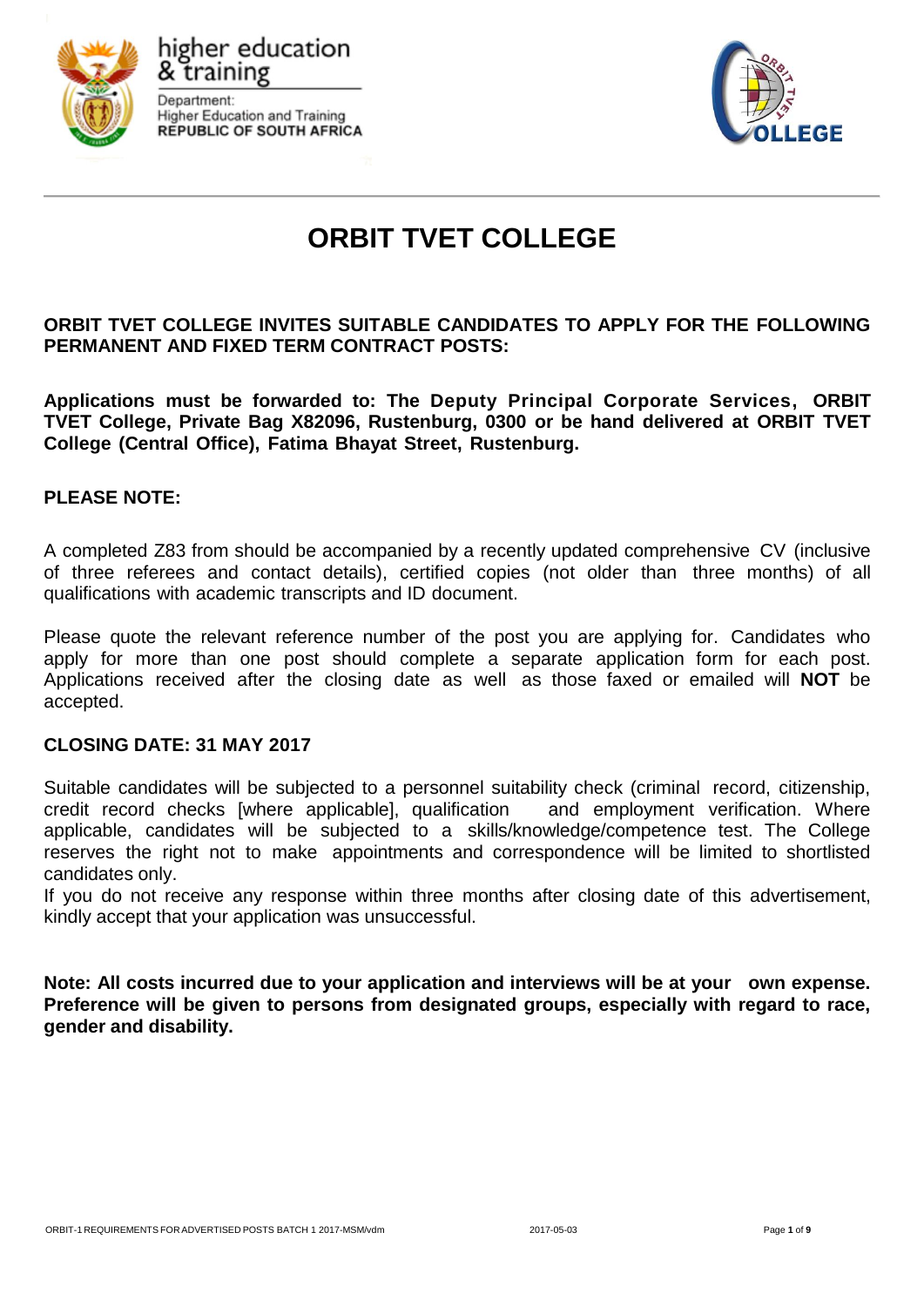# **Post: Female Hostel Supervisor. Mankwe Campus. Salary SL5 (R152 862 plus benefits). Ref No: ORB1/2017. Permanent. (Re-advertisement)**

# **Requirements, experience and skills:**

● Grade 12 certificate or equivalent qualification ● Between 3 to 5 years' experience in the student accommodation environment. ● Ability to motivate and/or work with students. Emotional resilience. ● Good verbal and written communication skills. ● Emergency First Aid or Health and Safety Certificate will be an advantage. ● Ability to handle pressure and work extended hours. ● Good general office administration – computer literacy in Ms Word; filing, etc. ● Ability to supervise a team of general assistants. ● Ability to prioritise and manage own work.

# **Duties and responsibilities:**

● Liaise with the Hostel Manager, the Head of Administration and Facilities Manager and ensure that the student residence (hostel) is regularly cleaned, repaired and maintained in a condition compliant to health and safety standards. ● Conduct routine hostel risk assessment and submit reports to the Hostel Manager. ● Initiate orders and be accountable for the consumables as shall from time to time be required for the female hostels.  $\bullet$  Liaise with the Student Support Officer Social in assisting hostel students to access NSFAS bursaries.  $\bullet$  Contribute to the effective management and functioning of the student residences. ● Enforce Student Code of Conduct and manage student discipline in the hostels. ● Establish close relationships and good communication with all parents. ● Participate fully in the life of the student hostel as a community and extended family. ● Assist the Campus in administering registration of students. ● Maintain a reliable record of hostel students.

# **Post: Lecturer Hair Care & Cosmetology. Rustenburg Campus. Salary PL1 (R185 769 plus benefits). Ref No: ORB2/2017. Permanent. (Re-advertisement)**

# **Requirements, experience and skills**

● REQV 13 in Hair Care & Cosmetology ● A Teachers qualification and a valid drivers' licence will be an advantage. ● In-depth knowledge of the subject ● Fxc will be an advantage.  $\bullet$  In-depth knowledge of the subject  $\bullet$  Excellent communication in English (written and verbal), organising, planning and administration skills. Ability to plan and deliver lessons ● Monitor students' performance and provide critical feedback in an objective and professional manner. ● Ability to relate to students in a professional manner and to promote a conducive teaching and learning environment.

#### **Duties and responsibilities**:

Assist with recruitment, registration and induction of students • Facilitate general academic and career development of students ● Prepare lesson plans and lecture students in compliance with the College Annual Academic Plan, the Campus time- table and the College Quality Management System • Assess students, maintain assessment records and capture marks electronically in compliance with the College's policies and procedures. Create a conducive classroom environment and ensure efficient classroom management and discipline of students  $\bullet$ Report to the Senior Lecturer and liaise with the Student Support Officers in providing support interventions to students ● Distribute textbooks and student packs to students and maintain the necessary records ● Manage and monitor student attendance ● Invigilate internal and external examinations • Participate in student extra- curricular activities and promote the holistic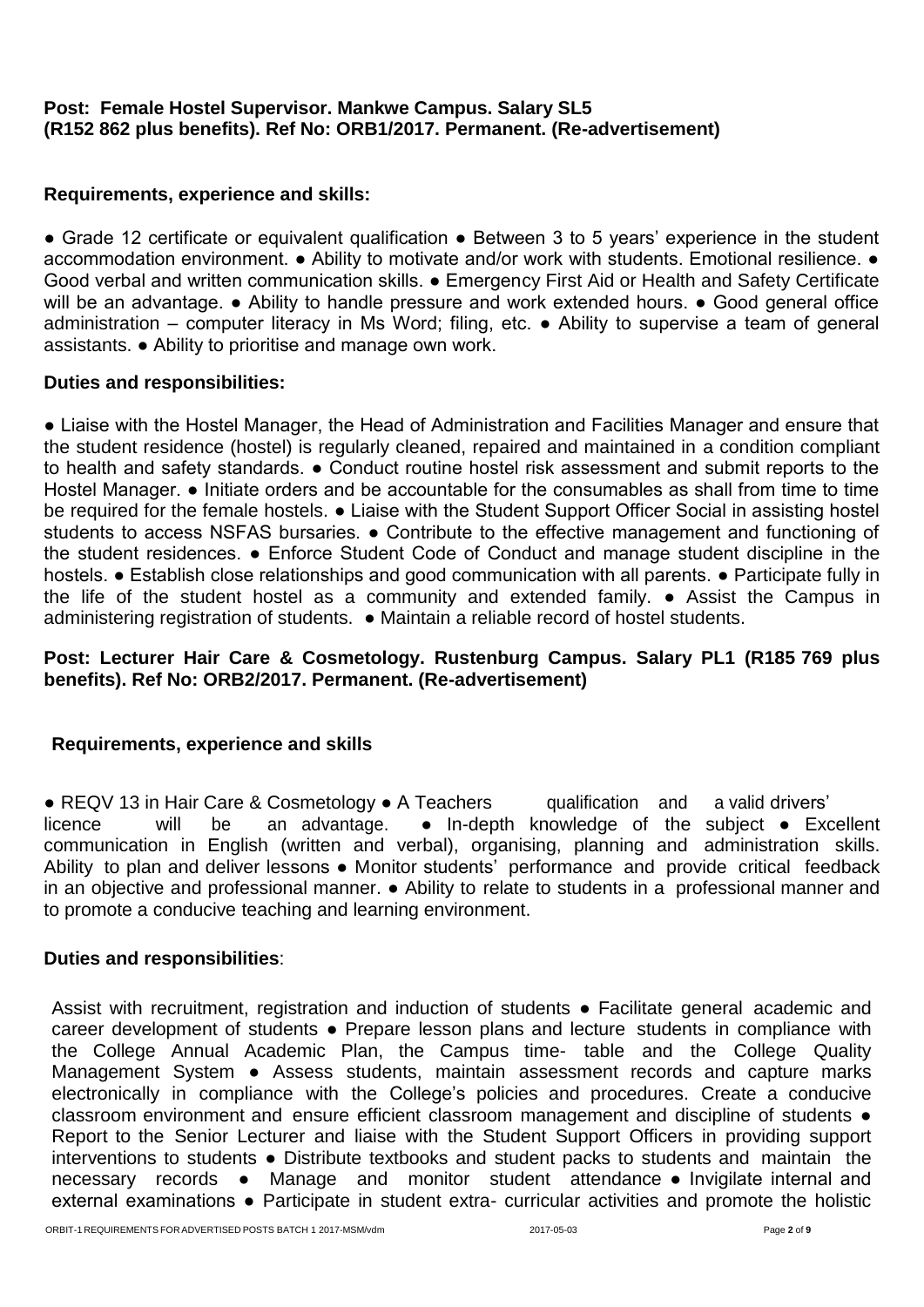# **Post: Lecturer Educare. Mankwe Campus. Salary PL1 (R185 769 plus benefits). Ref No: ORB3/2017. Permanent**

#### **Requirements, experience and skills**

● REQV 13 in Educare. ● A Teachers qualification and a valid drivers' licence will be an advantage. ● In-depth knowledge of the subject • Excellent communication in English (written and verbal), organising, planning and administration skills. Ability to plan and deliver lessons ● Monitor students' performance and provide critical feedback in an objective and professional manner.  $\bullet$ Ability to relate to students in a professional manner and to promote a conducive teaching and learning environment.

#### **Duties and responsibilities**:

Assist with recruitment, registration and induction of students ● Facilitate general academic and career development of students ● Prepare lesson plans and lecture students in compliance with the College Annual Academic Plan, the Campus time- table and the College Quality Management System ● Assess students, maintain assessment records and capture marks electronically in compliance with the College's policies and procedures. Create a conducive classroom environment and ensure efficient classroom management and discipline of students  $\bullet$ Report to the Senior Lecturer and liaise with the Student Support Officers in providing support interventions to students ● Distribute textbooks and student packs to students and maintain the necessary records ● Manage and monitor student attendance ● Invigilate internal and external examinations • Participate in student extra- curricular activities and promote the holistic development of students

# **Post: Supply Chain Management Assistant: Central Office. Salary SL6: (R183 558 plus benefits). Ref No. ORB4/2017. Permanent**

# **Requirements, experience and skills**

• Appropriate REQV13 qualification in Supply Chain or Purchasing Management.

● 2 years' experience in a general or supply chain management environment ● Proven computer literacy, including knowledge of MS Word and MS Excel software ● Working knowledge of the Public Sector Supply Chain Management policies, compliance and reporting requirements will be an advantage. ● A drivers' license will be an advantage

#### **Duties and responsibilities:**

● Request and obtain quotes for goods or services required ● Evaluate and score quotations. ● Capture requisitions on the system • Receive and issue goods to the relevant user departments. • Attend to queries from suppliers. ● Verify and acknowledge the correctness of goods and services supplied. • Conduct and perform annual and other periodic stock-taking • Create and maintain a proper filing system ● Participate in preparing the supply chain unit for internal and external audits**.** ● Attend to all other related administrative duties.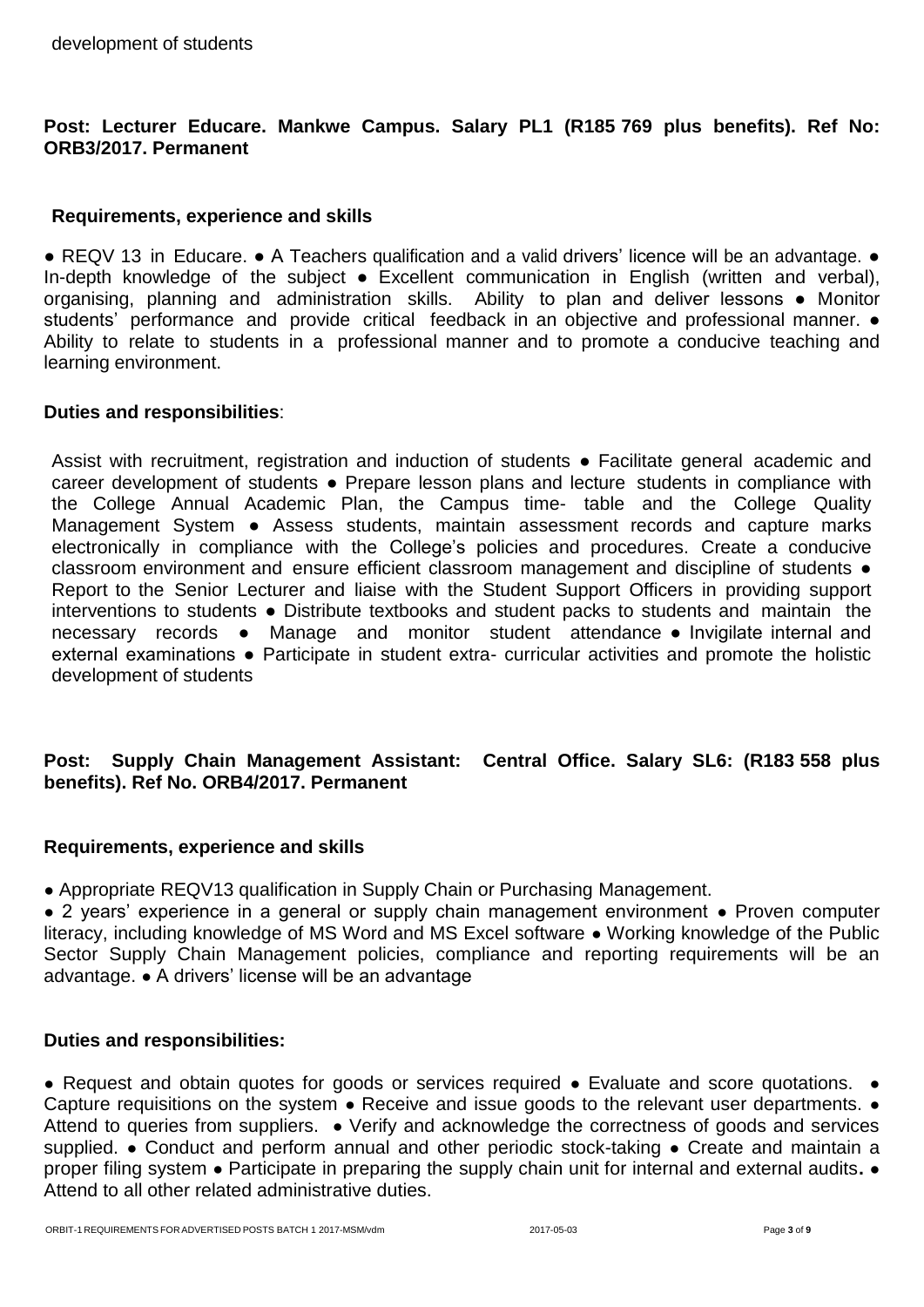# **Manager Hospitality Training Centre. Mankwe Campus. Salary: PL3**

# **(R367 773 plus benefits). Ref No: ORB5/2017. Permanent**

#### **Requirements, experience and skills**

●Recognised (3) three year tertiary qualification (REQV 13) in Hospitality Services ● Minimum of (5) five years' experience in the Hospitality Industry of which two must be at supervisory level  $\bullet$ Extensive knowledge of operations within the hospitality environment, restaurant, conference rooms and guest house management, preparation of food and beverages, client and conference services and marketing of services • Valid driver's licence • Advanced computer skills • Management and core competencies related to being a self-starter and result-orientated, events management, customer focus, marketing skills, communication and report writing skills, ability to work in a clientoriented business environment

#### **Duties and responsibilities:**

**Management of quest houses as a Business Unit** which includes but not limited to:

●Resource budgeting and administration ● Compliance to Health and Safety requirements ● Managing of Guest Houses budget and cash flow • Market research to identify new business and marketing of services ● Reservations, coordinate reservations and room assignments; call people as necessary to confirm/clarify reservation status • Check-in and check-out of guests, greet guests and visitors and give tours of the House as needed ● Attend to all guest compliments and concerns. Arrange transportation where needed ● Control of inventory ● Advise Housekeeper/Maintenance of daily bed changes and room vacancies each morning ● Housekeeping, cleaning and maintenance of guest houses, preparation of Occupancy Reports and reports to relevant structures ● Incorporate practical training of Hospitality students to perform duties in the guesthouse on a timetable basis.

#### **Management of Hospitality and Tourism Training Centre as a Business Unit** which includes but not limited to:

●Communicating daily with the Centre team to agree on work plans for functions ● Planning work schedules and checking client requirements • Market research to identify new business and marketing of services and taking responsibility for the sales and marketing of the Hospitality Centre, including pricing, promotions, image/brand and profile ● Dealing with customer complaints, comments and enquiries and attend to all guest compliments and concerns, day-to-day troubleshooting and addressing problems as they arise and leading by example in maintaining service standards • Conference bookings, preparation for conferences and events, banqueting and ensuring that all events run smoothly • Resource budgeting and administration and managing of Training Centre budget and cash flow, achieving income targets • Compliance to Health and Safety requirements licensing laws and other legal requirements • Taking responsibility for the development/training of Centre staff to ensure that catering skills are meeting industry standards ● Supervision and monitoring of staff ● Negotiating with external service providers and suppliers as required ● Overseeing the management of the kitchen and restaurant, housekeeping, supervising maintenance, supplies and equipment, cleaning of Training Centre • Reports to relevant structures • Incorporate practical training of Hospitality students to perform duties in the Hospitality Centre on a timetable basis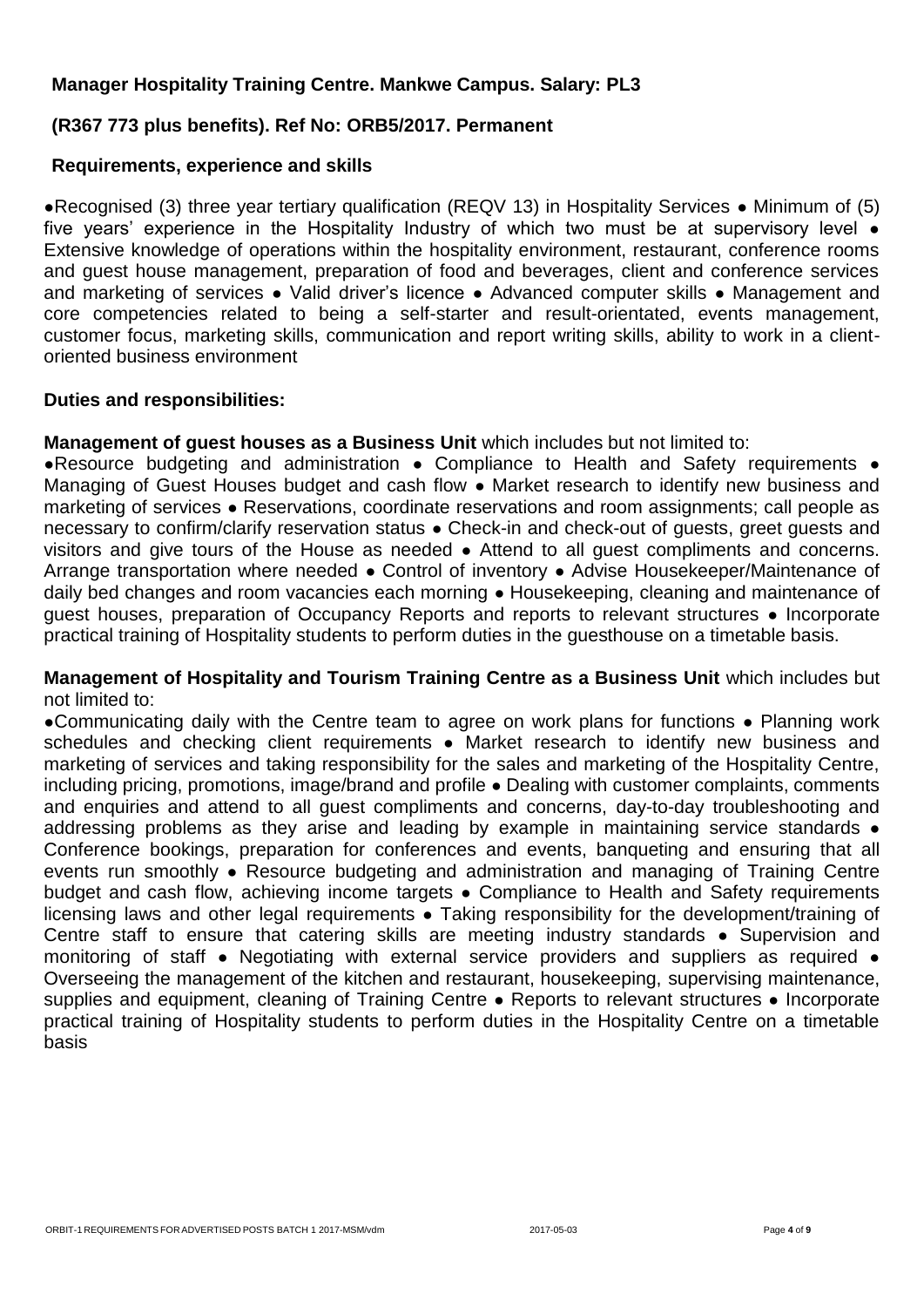# **HoD Finance, Economics & Accounting. Brits Campus.**

# **Salary: PL3 (R367 773 plus benefits). Ref No: ORB6/2017. Permanent**

# **Requirements, experience and skills:**

 A recognised 3 year Degree/Diploma in Financial Management or Accounting which must include a Teachers qualification. ● At least 5 years lecturing experience, preferably in a TVET College, with three years at an academic supervisory level.

 Extensive knowledge of academic assessment and moderation procedures. ● Sound knowledge of the TVET College landscape, human resources management and labour relations.  $\bullet$ Ability to handle pressure and meet deadlines. ● Strong leadership, monitoring and evaluation, communication, negotiation, networking, reporting, conflict resolution and problem solving skills. ● Strong events and project management skills. • Ability to manage performance and provide critical feedback in an objective manner.

• Proven track record of successfully managing and coordinating the implementation of planned goals and working with a range of professionals. ● SACE registration.

Advanced computer skills (MS Word, MS Excel and PowerPoint). ● A valid driver's licence.

# **Duties**

● Manage the theoretical and practical on-site teaching and training. ● Prepare departmental training schedule, time table and work load of staff. ● Co-ordinate and manage the availability of learning material, equipment and facilities. • Manage the processes of planning for, control, monitoring and reporting of all examinations, assessments and marking (on and off site). ● Manage and co-ordinate with the administration section regular stock taking of consumable materials and assets of the department. ● Keep abreast of developments in respect of subject knowledge, technology, education and training and contribute to the professional development of subordinates by giving guidance and sharing knowledge, ideas and resources. • Provide guidance on syllabi, curriculum, unit standards, theoretical and practical and learning outcomes. ● Manage and monitor the compilation and maintenance of personal files, academic progress files and any other related administrative documents in accordance with DHET and College policies. ● Monitor and control the work of Senior Lecturers and Lecturers.  $\bullet$  Create an environment that is conducive to teaching and learning. ● Mentor and coach staff, especially inexperienced staff. ● Manage and monitor staff and students attendance. • Manage and facilitate students work based experience as well as lecturer work place integrated learning. ● Ensure the smooth running of the department and submit regular reports to the Academic Programmes Coordinator, Campus Manager as well as the Vocational Programmes Manager. Chair the department's meetings. ● Ensure that students receive the necessary support.

# **HoD Electrical. Rustenburg Campus. Salary: PL3 (R367 773 plus benefits). Ref No: ORB8/2017. Permanent (Re-advertisement)**

# **Requirements, experience and skills:**

 A recognised 3 year Degree/Diploma in Electrical Engineering which must include a Teachers qualification. ● At least 5 years lecturing experience, preferably in a TVET College, with three years at an academic supervisory level.

• An Artisan qualification, accreditation as an Assessor and Moderator plus industrial experience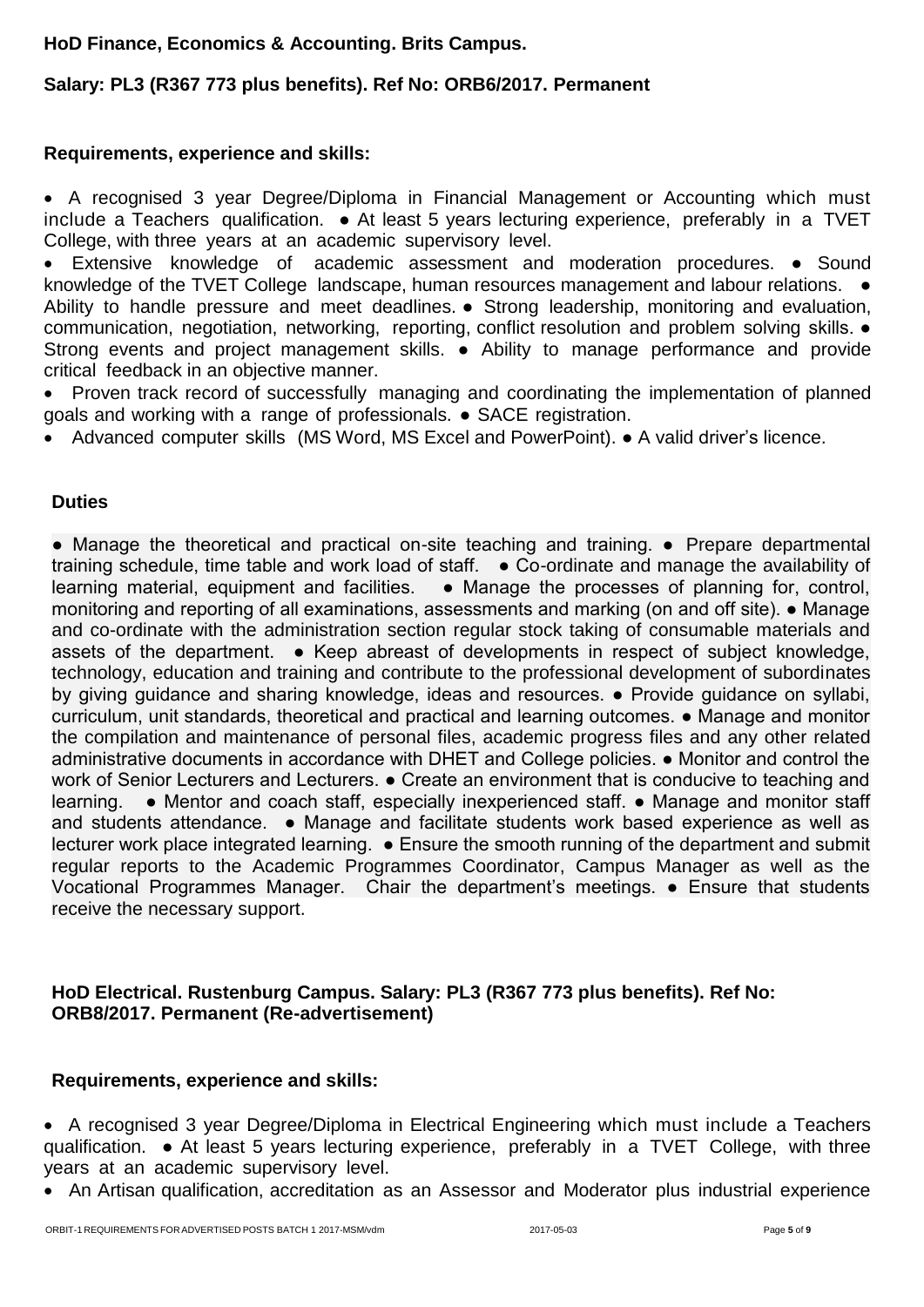would be strong recommendations. • Ability to conduct practical training. • Extensive knowledge of academic assessment and moderation procedures. ● Sound knowledge of the TVET Colleges landscape, human resources management and labour relations. ● Ability to handle pressure and meet deadlines. ● Strong leadership, communication, monitoring and evaluation, negotiation, networking, reporting, conflict resolution and problem solving skills. ● Strong events and project management skills. • Ability to manage performance and provide critical feedback in an objective manner. ● Proven track record of successfully managing and coordinating the implementation of planned goals and working with a range of professional colleagues. ● SACE registration. Advanced computer skills (MS Word, MS Excel and PowerPoint). ● A valid drivers licence

# **Duties and responsibilities**:

● Manage the theoretical and practical on-site teaching and training. ● Prepare departmental training schedule, time table and work load of staff. ● Co-ordinate and manage the availability of learning material, equipment and facilities.  $\bullet$  Manage the processes of planning for, control, monitoring and reporting of all examinations, assessments and marking (on and off site). ● Manage and co-ordinate with the administration section regular stock taking of consumable materials and assets of the department. ● Keep abreast of developments in respect of subject knowledge, technology, education and training and contribute to the professional development of subordinates by giving guidance and sharing knowledge, ideas and resources. ● Provide guidance on syllabi, curriculum, unit standards, theoretical and practical and learning outcomes. ● Manage and monitor the compilation and maintenance of personal files, academic progress files and any other related administrative documents in accordance with DHET and College policies. ● Monitor and control the work of Senior Lecturers and Lecturers.  $\bullet$  Create an environment that is conducive to teaching and learning. ● Mentor and coach staff, especially inexperienced staff. ● Manage and monitor staff and students attendance. ● Manage and facilitate students work based experience as well as lecturer work place integrated learning. ● Ensure the smooth running of the department and submit regular reports to the Academic Programmes Coordinator, Campus Manager as well as the Vocational Programmes Manager. Chair the department's meetings. ● Ensure that students receive the necessary support.

# **Senior Accountant Demand & Logistics Management. Central Office. Salary: SL8 (R281 418 plus benefits) Ref No: ORB7/2017. Permanent**

# **Requirements, experience and skills**

• Three-year Degree/Diploma in supply chain management • Three years' experience in supply chain administration ● A valid Code EB drivers licence ● Proven experience in participating in stock takes and asset audits ● Knowledge of the public sector and its regulatory and legislative framework ● Proven computer literacy, including knowledge of MS Word and MS Excel ● Sound knowledge and understanding of the PFMA, PPPFA, Treasury regulations, Supply Chain Management framework Act as well as BBBEE Act and Management of Bids. Good communication and reporting skills.

# **Duties and responsibilities**:

● Conduct needs assessment by collecting and analyzing relevant data ● Conduct a market and industry analysis ● Ensure that the requisitions are linked to the budget and strategic objectives ● Identify/implement preference point system and appropriate goals per commodity in terms of Preferential Procurement Policy Objectives ● Oversee, coordinate and advise on the process of drafting specifications/terms of reference and special conditions of contract ● Compile Demand/Procurement Plans • Participate in the Bid Specification Committees • Tracking manual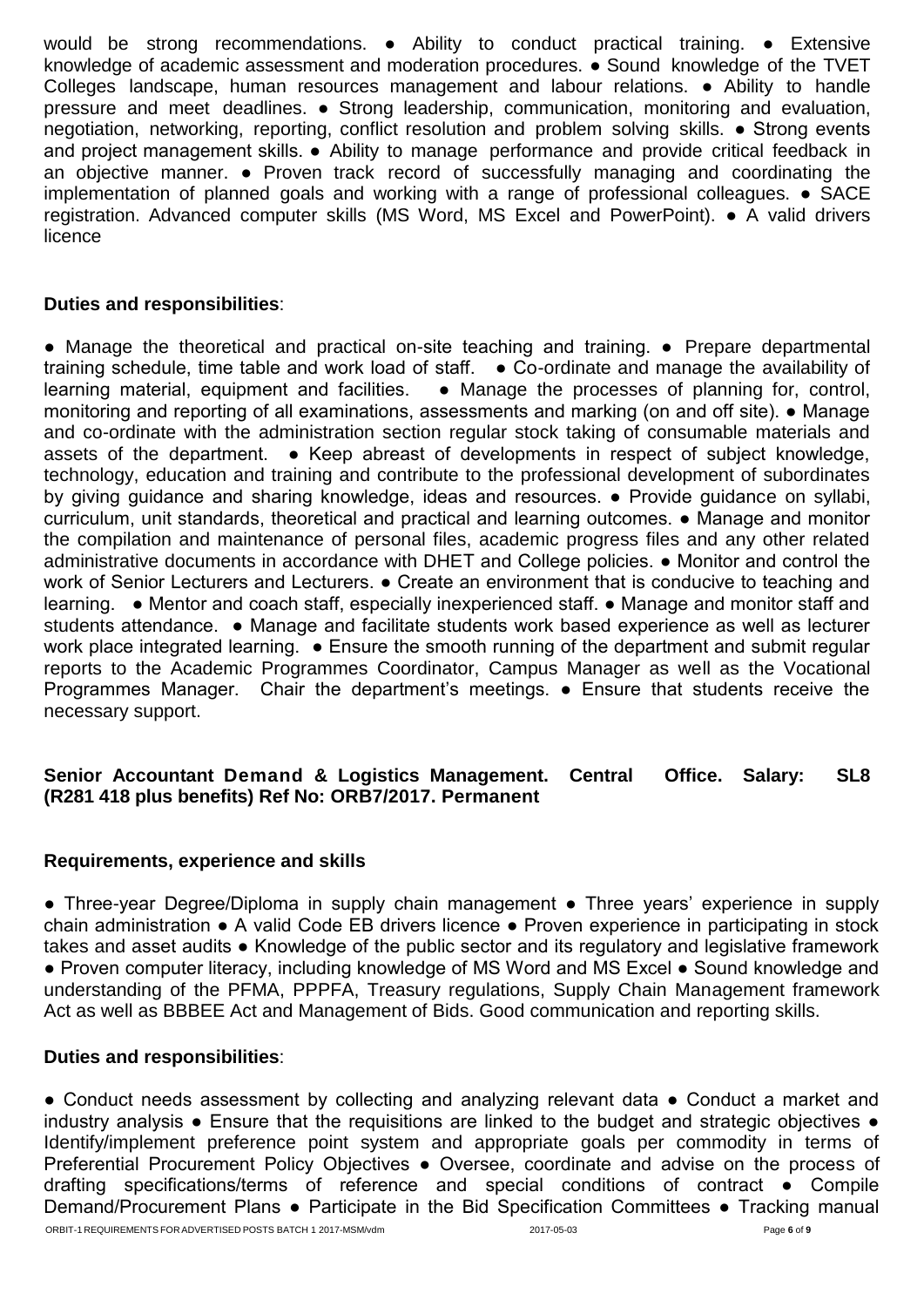purchase requests and report to End-Users on the status of their requests ● Liaise with end users, addressing queries, providing advice and guidance as and when required • Monitor progress and report to management on a weekly basis ● Ensure continuous improvement of the section performance by revising working procedures and keep up to date with the latest best practices ● Manage the supplier database • Assist in the coordination and facilitation of the annual inventory/stock-taking.

# **Post: Senior Lecturer Electrical. Rustenburg Campus. Salary PL2**

# **(R308 877 plus benefits) Ref No: ORB9/2017. Permanent (Re-advertisement)**

#### **Requirements, experience and skills**

● A recognised 3 year Degree/Diploma in Electrical Engineering which must include a Teachers qualification. ● At least 5 years lecturing experience, preferably in a TVET College. ● An Artisan qualification as well as accreditation as an Assessor and Moderator plus industrial experience would be strong recommendations. • Ability to conduct practical training. • Extensive knowledge of academic assessment and moderation procedures. ● Sound knowledge of the TVET Colleges landscape DHET policies pertinent to teaching and learning. ● Ability to handle quantitative and qualitative information, analyse and present it cogently and effectively as a basis for decision-making. ● Ability to handle pressure and meet deadlines. ● Strong leadership, communication, monitoring and evaluation, negotiation, networking, reporting, conflict resolution and problem solving skills. ● Strong events and project management skills. ● Ability to manage performance and provide critical feedback in an objective manner. ● Proven track record of successfully managing and coordinating the implementation of planned goals and working with a range of professional colleagues.● SACE registration. ● Advanced computer skills (MS Word, MS Excel and PowerPoint). ● A valid drivers licence.

# **Duties and responsibilities**:

● Assist with recruitment, registration and induction of students. ● Facilitate general academic and career development of students. ● Prepare and present lessons in compliance with the College annual academic plan, the Campus time-table and the College's Quality Management system. ● Coordinate the procurement of the programme's training needs. ● Provide guidance on syllabi, curriculum and learning outcomes. ● Implement and monitor all policies that impact on learning delivery including examination and certification of students within the department. ● Create a conducive classroom environment and ensure efficient classroom management and discipline of students. ● Liaise with the Lectures, Head of Department and Student Support Officers in providing support interventions to students. • Assess students, capture marks, analyse, interpret, effect appropriate remedial action and maintain the necessary ICASS and ISAT records. ● Facilitate the distribution of textbooks and student packs. Manage and monitor staff and student attendance. ● Manage and facilitate Students Work Based Experience as well as Lectures work place integrated learning. Ensure the smooth running of the department and submit regular reports to the HoD. ● Chair meetings of Lectures and Students within the department.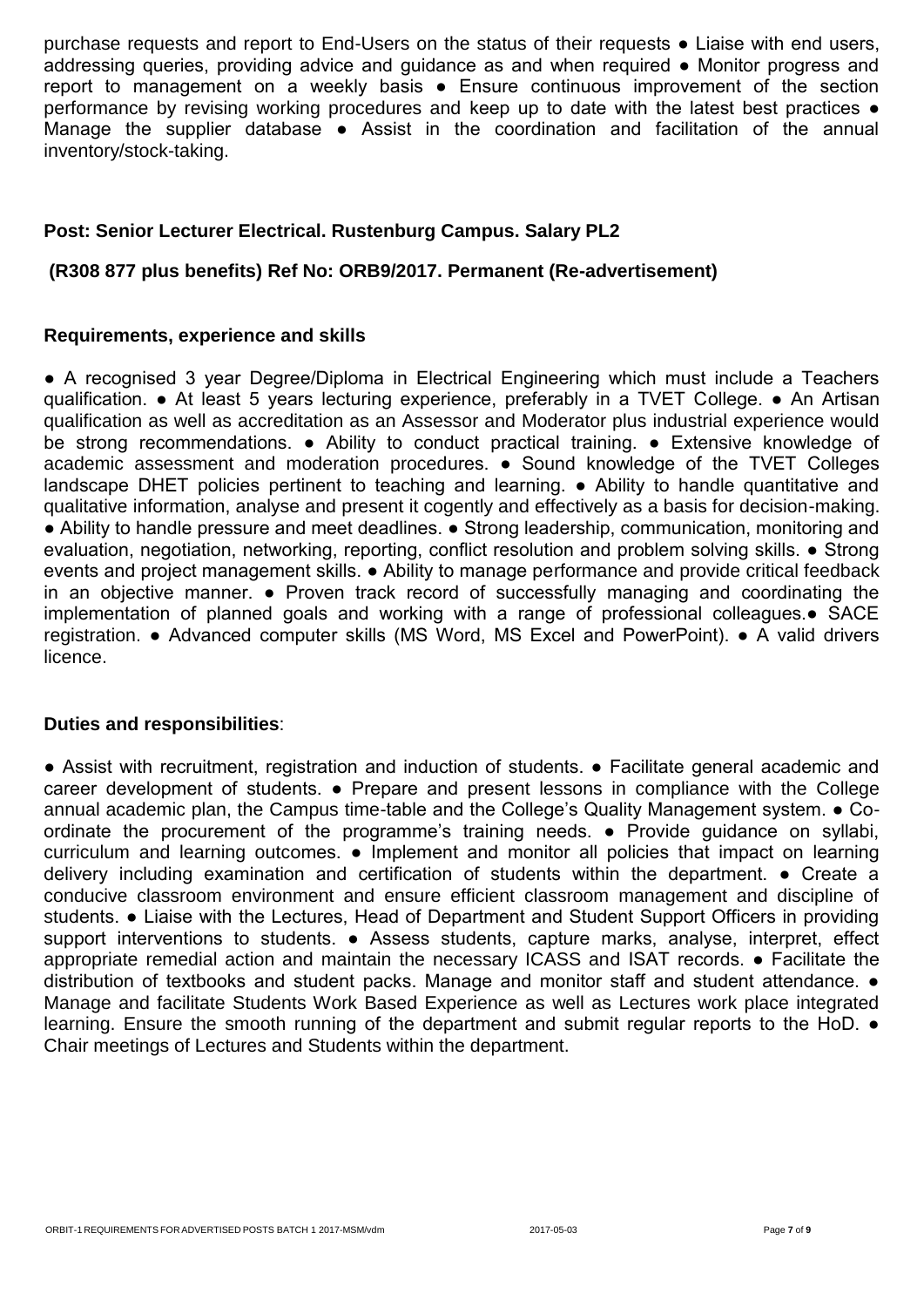**Post: Rapid Automotive Incubator Technical Manager. Mankwe Campus. Salary PL3 (R367 773 plus 37% in lieu of benefits). Ref No: ORB10/2016. Two years fixed term College Council paid contract. (Re-advertisement)**

#### **Requirements, experience and skills**

● N3 Mechanical Engineering with Trade Test Certificate. ● 5 years' experience working as a mechanic in an automotive maintenance and repairs workshop. ● 2 years supervisory experience. ● A valid drivers licence. Good training and facilitation skills. ● Excellent interpersonal, communication and presentation skills. ● Proven experience in the use of current technologies and equipment in diagnostic, automotive repairs and maintenance. ● Advanced computer literacy – MS Office and MS Projects. ● Strong management and leadership skills.

#### **Duties and responsibilities:**

• Technical training of incubatees to improve/enhance their automotive repair and maintenance skills. ● Supervise incubatees practical work as they provide automotive maintenance and repairs to clients. ● Maintain good customer relationships.● Develop micro franchise concept of automotive related small enterprises. Develop training manuals. ● Link incubatees with start-up resources including business finance for successful startup of their businesses. ● Manage the Rapid Incubator Technical Workshop. ● Ensure compliance to related environmental and safety standards. Forecast and order spare parts and consumables on behalf of incubatees. • Mentor the micro franchise owners.

**Post: Business Development Officer. Mankwe Campus. Salary SL 9 (R334 545 plus 37% in lieu of benefits). Ref No: ORB11/2017. Two years fixed term College Council paid contract. (Readvertisement)**

# **Requirements, experience and skills**

● 3 year Tertiary qualification in Entrepreneurship, New Venture Creation or Business Economics. ● 2 years' experience in enterprise development ● Proven track record of developing new businesses ● Strong client connection and client services • Excellent interpersonal, communication and presentation skills ● Experience in assessing viability and sustainability of small enterprise ● In depth understanding of SMME and Incubation industry • Project Management experience • Advanced Computer literacy – MS Office and MS Projects ● Valid South African Drivers Licence ● Good networking and research skills ● Good report writing skills ●Facilitation skills.

# **Duties and responsibilities:**

● Provide relevant business advisory and development services. ● Work with SMMEs/incubatees to identify and evaluate new markets profitable business opportunities. ● Encourage an environment of innovative thinking and commercialization of ideas. ● Provide necessary assistance to develop business plans for supported entrepreneurs and successful sourcing of startup resources including business finance. ● Provide business management training. ● Plan, Implement and manage the enterprise development of portfolio projects, programs, products and services aimed at